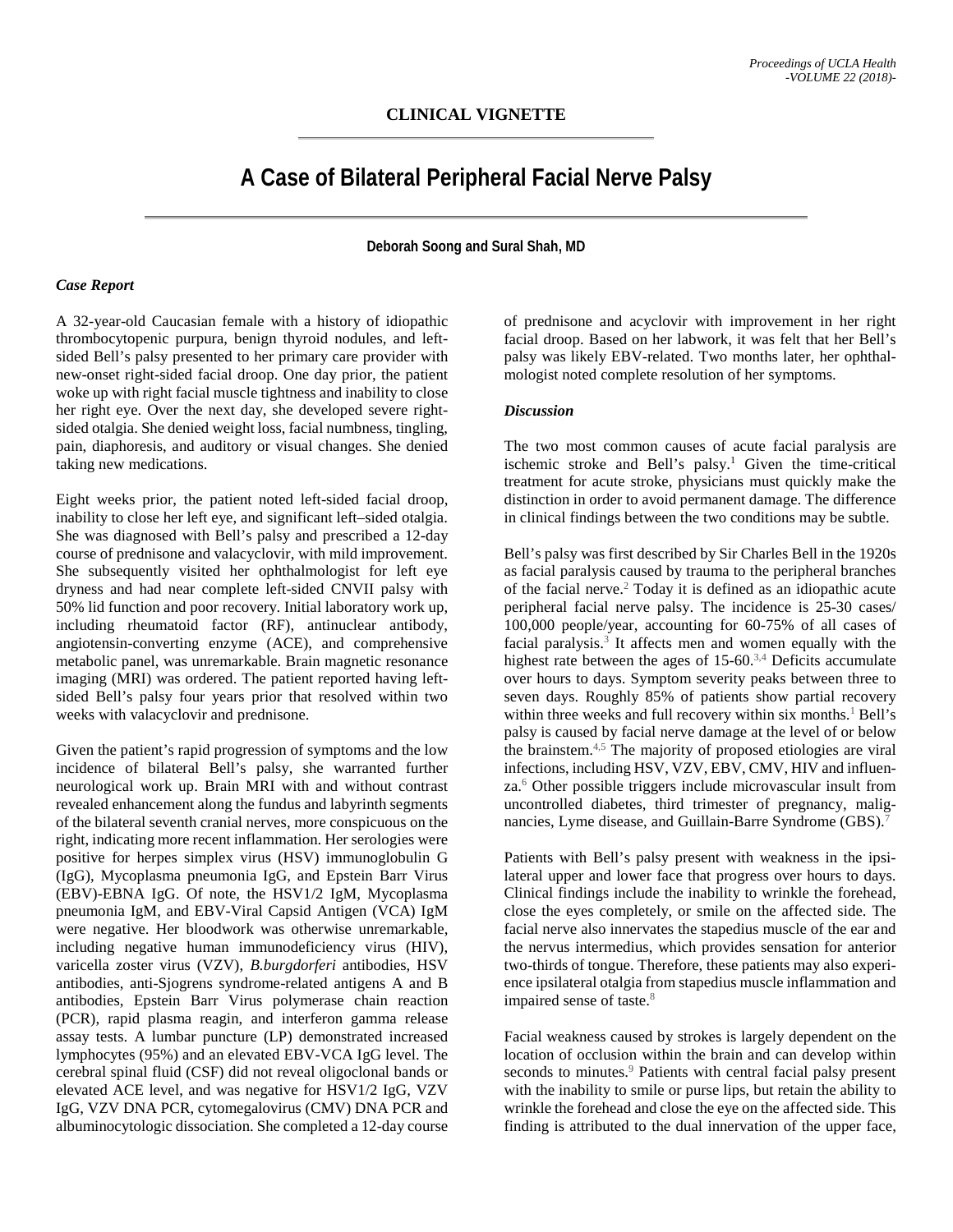which allows sparing of the contralateral upper facial muscles if the lesion damages the upper motor neurons in the motor cortex or internal capsule. $4,5$  Strokes involving the cortex generally cause central facial weakness, sparing the forehead and eyes, but strokes involving the brainstem can mimic a peripheral lesion. Here, the patient often presents with other focal neurologic deficits, such as numbness, dysarthria, visual impairment, vertigo, and ataxia.<sup>9,10</sup> Patients suspected of having a stroke should visit the emergency department immediately for further neurological evaluation and imaging.

Bell's palsy is classified into five categories: unilateral nonrecurrent, unilateral recurrent, simultaneous bilateral, alternating bilateral, and recurrent bilateral.<sup>11</sup> While unilateral nonrecurrent Bell's palsy is often assumed to be idiopathic or associated with HSV, recurrent unilateral Bell's palsy has been loosely linked to malignant hypertension, diabetes, pregnancy, and brain malignancies. Melkersson Rosenthal syndrome, characterized by recurrent unilateral facial paresis, facial edema, and fissured lips, should also be considered.12 An estimated 4-7% of cases of Bell's palsy have recurrent facial palsy.8 In contrast, bilateral Bell's palsy is exceedingly rare, noted only 0.3-2% of cases, and often implicates an underlying systemic disease.7 Both sides of the face must be involved within a 30 day period to be defined as bilateral facial paralysis.

The most common causes of bilateral facial palsy are Lyme disease (36% of cases), GBS (5%), trauma (4%), sarcoidosis  $(0.9\%)$ , and AIDS  $(0.9\%)$ .<sup>13</sup> Lyme disease is the leading cause of bilateral facial palsy; approximately 30-35% of infected individuals suffer from facial paralysis.<sup>7</sup> Serologies may show IgM antibodies against *B. burgdorferi* and CSF lymphocytosis. GBS is typically a post infective polyneuropathy characterized by progressive limb weakness and areflexia. Of patients with GBS, 35% present with bilateral facial weakness, increasing to 50-  $60\%$  in severe cases.<sup>14</sup> Diagnosis is made clinically and with CSF revealing albuminocytologic disassociation. In neurosarcoidosis, cranial nerve neuropathy, particularly of the facial nerve, is the most common complication. Upwards of 50% of patients with neurosarcoidosis experience a form of facial palsy, and 25-50% of these patients have either simultaneous or sequential bilateral facial nerve involvement.<sup>14</sup> Chest radiography, (CXR) ACE serologies, and biopsy of non-caseating granulomas are considered in diagnosing sarcoidosis. However, the remainder of the physical exam, labwork, and imaging may be unremarkable.<sup>15</sup> In HIV-1, it is estimated that 40-90% of patients with primary HIV-1 infection experience acute retroviral syndrome with seroconversion.16 However, facial paralysis may precede seroconversion by four to six weeks.17 In immune-depressed patients, paralysis is more likely caused by an AIDs-defining illness. Thus, patients with bilateral facial paresis who test HIV-negative, should repeat testing after six weeks.<sup>16</sup>

Recently, EBV is gaining attention as a cause of bilateral facial palsy. Neurological complications are reported in about seven percent of EBV infections, most commonly affecting the facial nerve. Approximately 40% of EBV-associated facial nerve

palsy cases are reported as bilateral.16 EBV-induced facial palsy is well documented in the pediatric population, but there are only rare reports amongst adults. One case report of a 14 month-old girl with bilateral facial palsy presumed to be caused by EBV showed negative EBV-VCA IgM and EBV-EBNA IgM, which should rule out acute EBV. However, her serologies revealed positive EBV-VCA IgG after one month and positive EBV-EBNA IgG after 5 months.<sup>18</sup> Another case describes a 43-year-old female who presented with bilateral facial droop progressing over three days with serological tests that also revealed negative EBV-VCA IgM but positive EBV-VCA Ig $G^{19}$  with no clinical signs of EBV. Although there is limited literature, one theory is that uncontrolled, chronic EBV may induce B-lymphocytosis, leading to Non-Hodgkin's lymphoma (NHL). Facial paralysis has also been linked to early stages of NHL.<sup>19</sup>

Diagnostic work up for Bell's palsy is extensive, including brain MRI, serologic and CSF evaluation, CXR, electromyography, nerve conduction tests, and organ biopsy in severe cases. Currently, the treatment recommended is typically prednisone 60-80mg/day for one week within 72 hours of onset, and only advancing to the addition of antivirals with severe or persistent symptoms.20-22 In cases of suspected systemic diseases, such as Lyme disease, GBS or neurosarcoidosis, the underlying disease should be treated. With EBV, there is insufficient evidence for treatment beyond supportive care. In a study of 94 patients with acute infectious mononucleosis, acyclovir and prednisone reduced oropharyngeal shedding, but did not affect symptom duration.<sup>23</sup>

In our patient, there were eight weeks between the development of her left and right facial palsy. It is difficult to assess whether this is overlapping alternating unilateral facial palsy, recurrent unilateral Bell's palsy with coincidental development of the contralateral side, or recurrent unilateral Bell's palsy on her left side within eight weeks and subsequent development of bilateral Bell's palsy within 30 days of the recurrence. Nonetheless, her case warranted emergent imaging and work-up to definitively rule out an acute ischemic stroke. Extensive investigation, including serologic workup, lumbar puncture, and imaging should be performed to rule out an underlying systemic disease that may require alternative treatment.

## **REFERENCES**

- 1. **Gilden DH**. Clinical practice. Bell's Palsy. *N Engl J Med*. 2004 Sep 23;351(13):1323-31. Review. PubMed PMID: 15385659.
- 2. **Bell C.** The nervous system of the human body, *Longman*, London 1830.
- 3. **Peitersen E**. Bell's palsy: the spontaneous course of 2,500 peripheral facial nerve palsies of different etiologies. *Acta Otolaryngol Suppl*. 2002;(549):4-30. Review. PubMed PMID: 12482166.
- 4. **Hohman MH, Hadlock TA**. Etiology, diagnosis, and management of facial palsy: 2000 patients at a facial nerve